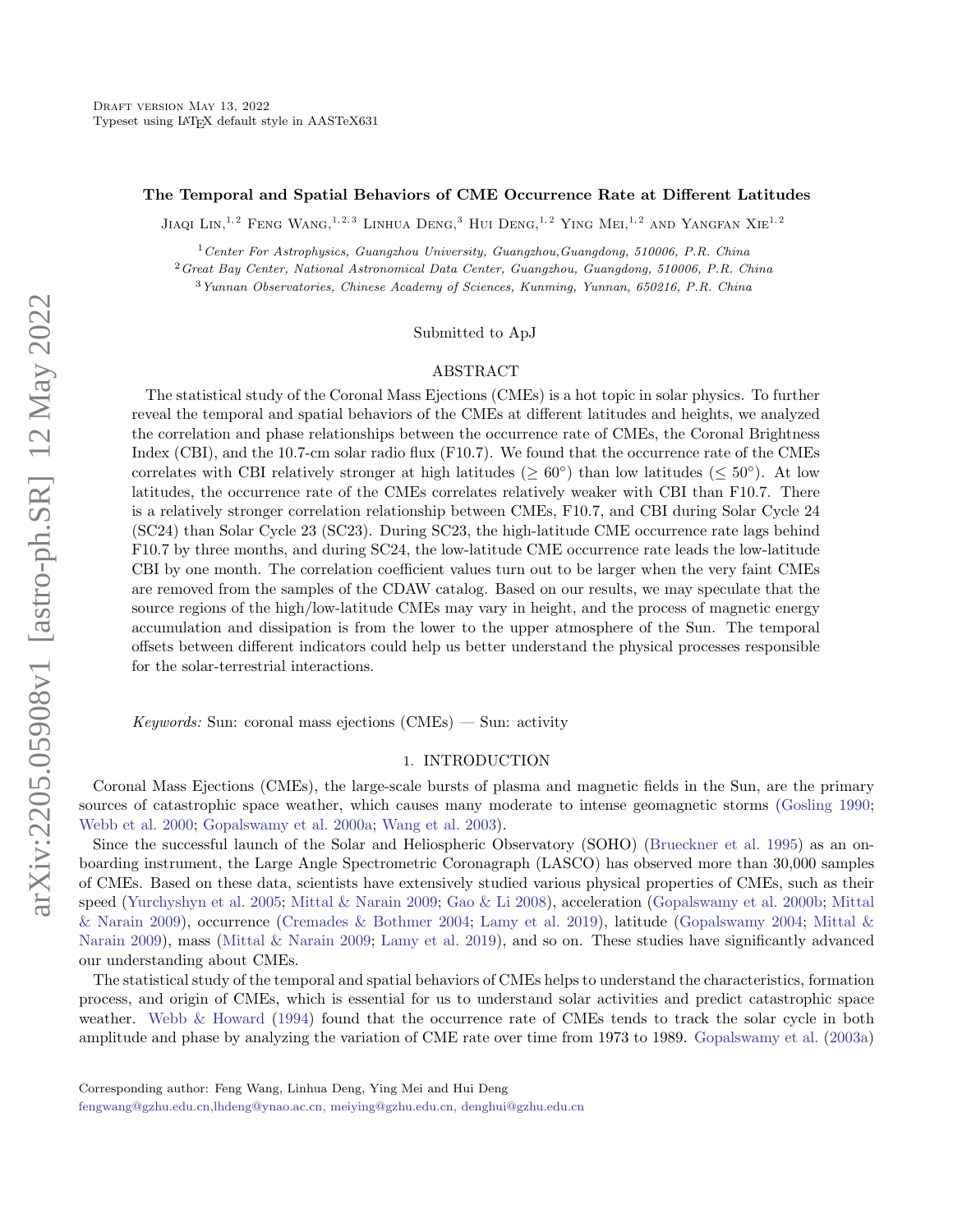analyzed the relationship between the occurrence rate of CMEs and the sunspot number from 1996 to 2002. They found that the occurrence rate of CMEs is highly correlated with the sunspot number (the coefficient value is 0.86). At the same time, for Solar Cycle 23 (SC23), their peaks are not at the same position but are two years apart. Furthermore, [Gopalswamy](#page-9-5) [\(2004\)](#page-9-5) showed that a fraction of CMEs originates in spot-free areas. [Lamy et al.](#page-10-5) [\(2019\)](#page-10-5) analyzed the difference of the CME occurrence rate between the northern and southern hemisphere and confirmed that there exists asymmetry between the two hemispheres. [Gopalswamy et al.](#page-10-7) [\(2015a\)](#page-10-7); [Winter et al.](#page-10-8) [\(2016\)](#page-10-8); [Compagnino et al.](#page-9-7) [\(2017\)](#page-9-7); [Bilenko](#page-9-8) [\(2020\)](#page-9-8) found that the number of CMEs during Solar Cycle 24 (SC24) is larger than SC23. [Bilenko](#page-9-8) [\(2020\)](#page-9-8) noted that the high-latitude CMEs contributes more to the increase of the number of CMEs during SC24.

Several studies have found some differences between the high-latitude and low-latitude CMEs. The high-latitude CMEs are closely related to polar crown filaments, while the low-latitude CMEs mainly to sunspots [\(Gopalswamy](#page-9-6) [et al.](#page-9-6) [2003a,](#page-9-6) [2010\)](#page-9-9). Moreover, there exist differences in statistical properties between them. [Gao & Li](#page-9-2) [\(2008\)](#page-9-2) found that during SC23, the speed of the low-latitude CMEs is slightly larger than the high-latitude CMEs. [Gopalswamy](#page-10-9) [et al.](#page-10-9) [\(2015b\)](#page-10-9) found that during SC24, the low-latitude CMEs own larger speeds, wider angular widths, and smaller accelerations than the high-latitude CMEs. [Gao & Li](#page-9-2) [\(2008\)](#page-9-2); [Jung et al.](#page-10-10) [\(2009\)](#page-10-10); [Gopalswamy et al.](#page-10-9) [\(2015b\)](#page-10-9) concluded that the main factor that causes the CMEs have a larger speed is the magnetic field. Compared to the high-latitude CMEs, the source regions of low-latitude CMEs have higher magnetic-field strength and thus provide higher free energy to power the CMEs. Furthermore, [Kilcik et al.](#page-10-11) [\(2011,](#page-10-11) [2017\)](#page-10-12) pointed out that the Maximum CME Speed Index (MCMESI) is a useful indicator of geomagnetic activities. The MCMESI represents CMEs with a larger speed. Statistically, CMEs with larger speeds are often observed at low latitudes [\(Gao & Li](#page-9-2) [2008;](#page-9-2) [Gopalswamy et al.](#page-10-9) [2015b\)](#page-10-9). It indicates that the low-latitude CMEs may be a better indicator of geomagnetic activities than the high-latitude CMEs. Therefore, studying the temporal and spatial behaviors of CMEs at different latitudes is instructive for understanding their differences.

Usually, the temporal and spatial behaviors of the CMEs can be studied by comparing the relationship between the CME occurrence rate and solar activity indicators [\(Lamy et al.](#page-10-5) [2019\)](#page-10-5). It is well known that the occurrence rate of CMEs varies with the solar cycle. The study of the relationship between CMEs and different solar activity indicators is helpful for connecting the variation of CMEs with the variation of solar activities, which would provide some enlightenment to the source region of CMEs. Cremades  $&\text{Cyr}$  [\(2007\)](#page-9-10) pointed out that the 10.7-cm solar radio flux (F10.7) is a more reliable indicator of solar activities than the number of sunspots because the number of sunspots is determined by observers. F10.7 is directly related to the total amount of magnetic flux that is supposed to come from the lower solar corona which is about 60,000 km above the surface-atmosphere [\(Vats et al.](#page-10-13) [2001;](#page-10-13) [Greenkorn](#page-10-14) [2012;](#page-10-14) [Bhatt et al.](#page-9-11) [2017\)](#page-9-11). Therefore, F10.7 can be considered a low coronal activity index [\(Tapping & Detracey](#page-10-15) [1990;](#page-10-15) [Greenkorn](#page-10-14) [2012\)](#page-10-14). CBI [\(Battams et al.](#page-9-12) [2020\)](#page-9-12), a new white-light coronal brightness index, constructed from the LASCO C2 coronagraphs from 1996 to 2017, can be used to explore the spatial relationships between coronal structure and other geophysical indices. CBI contains coronal brightnesses from 2.5  $R_{\odot}$  to 6.2  $R_{\odot}$  coronal heights, which can represent the high coronal activity index.

We analyzed the correlation and phase relationships between the occurrence rate of CMEs, CBI, and F10.7 to study the temporal and spatial behaviors of CME occurrence rate at high/low latitudes. In the rest of this paper, we introduce data preparation in Section [2.](#page-1-0) Section [3](#page-4-0) compares the occurrence rate of the low/high-latitude CME occurrence rate with F10.7 and CBI, studies the correlation relationship and phase relationship between CMEs and F10.7, CMEs and CBI, respectively. Section [4](#page-6-0) presents conclusions and discussions.

#### 2. DATA SOURCE AND PRE-PROCESSING

#### 2.1. CME Data Preparation

<span id="page-1-0"></span>There are a total of five catalogs of CMEs from SOHO/LASCO [\(Brueckner et al.](#page-9-1) [1995\)](#page-9-1) observations, i.e., CDAW<sup>[1](#page-1-1)</sup> [\(Yashiro et al.](#page-10-16) [2004a,](#page-10-16) [2008\)](#page-10-17), ARTEMIS [\(Boursier et al.](#page-9-13) [2009\)](#page-9-13), CACTus [\(Robbrecht & Berghmans](#page-10-18) [2004;](#page-10-18) [Robbrecht](#page-10-19) [et al.](#page-10-19) [2009\)](#page-10-19), SEEDS [\(Olmedo et al.](#page-10-20) [2008\)](#page-10-20) and CORIMP [\(Byrne et al.](#page-9-14) [2009\)](#page-9-14). CDAW is manually maintained and verified, whereas the other four are automatically generated. Therefore, most statistical analyses on CMEs used the CDAW catalog. We also used the CDAW catalog for our research work. There are 31310 CMEs in the catalog we used, covering from January 1996 to August 2021. CDAW records the physical characteristics of each CME, including time, date, Central Position Angle (CPA), angular width, the 2nd-order speed at final height, accelerated speed, etc..

<span id="page-1-1"></span><sup>1</sup> https://cdaw.gsfc.nasa.gov/CME list/index.html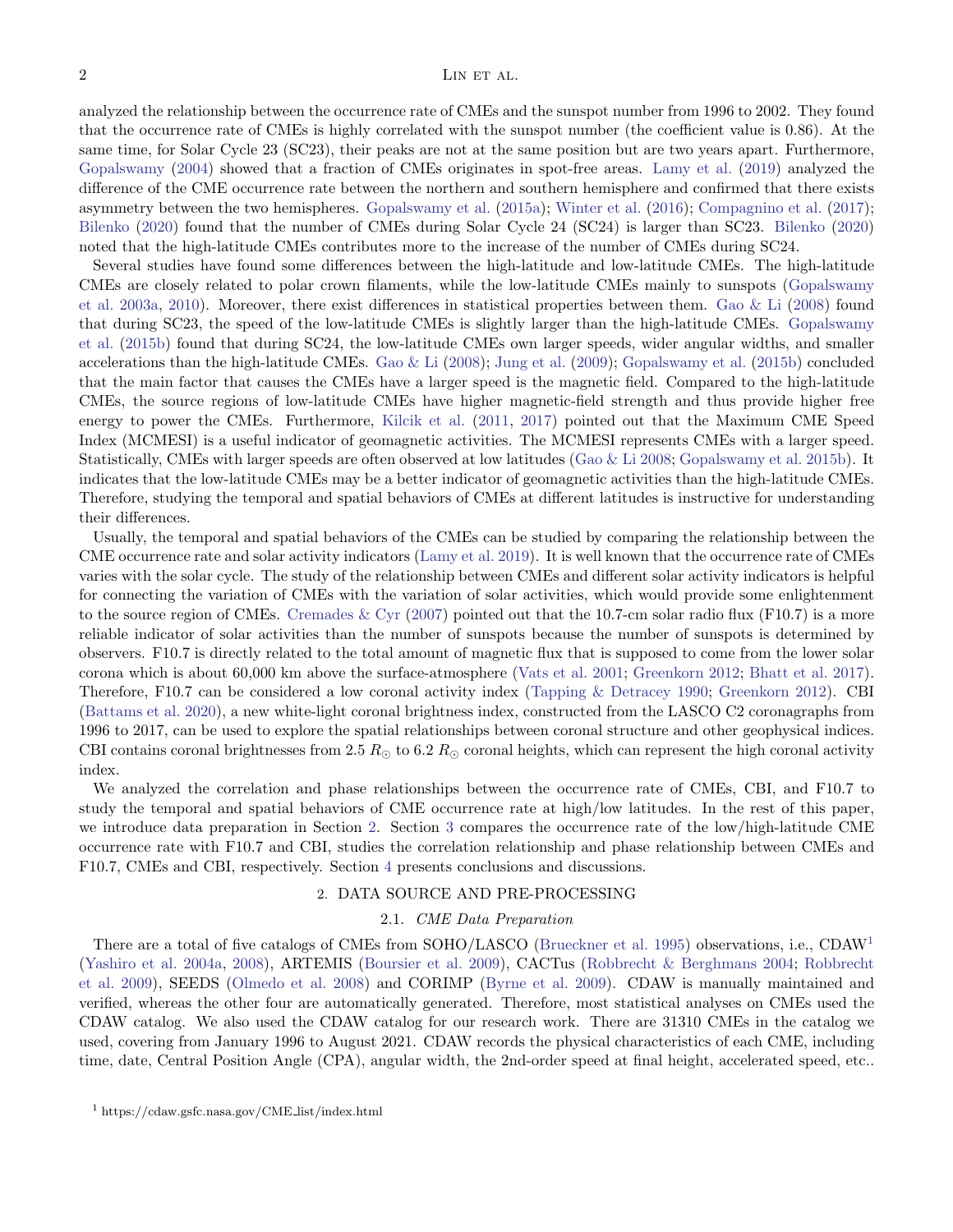



<span id="page-2-0"></span>Figure 1. The monthly occurrence rate of CMEs derived from the CDAW catalog. The black line represents all CMEs, the red line represents the high-latitude CMEs, and the blue line represents the low-latitude CMEs.

To study the CMEs at high/low latitudes respectively, we converted CPA to projected heliographic latitude (i.e., the apparent latitude) [\(Gopalswamy et al.](#page-9-15) [2003b;](#page-9-15) [Yashiro et al.](#page-10-21) [2004b;](#page-10-21) [Gao & Li](#page-9-2) [2008;](#page-9-2) [Gao et al.](#page-9-16) [2009;](#page-9-16) [Li et al.](#page-10-22) [2009\)](#page-10-22). For example, CPAs of  $0°$ ,  $90°$ ,  $180°$ , and  $270°$  correspond to the apparent latitudes of  $90°$ ,  $0°$ ,  $-90°$ , and 0 ◦ , respectively. According to the general division to high/low latitudes from the previous study [\(Sakurai](#page-10-23) [1998;](#page-10-23) [Li](#page-10-22) [et al.](#page-10-22) [2009\)](#page-10-22), we grouped the CMEs whose apparent latitude  $\leq 50^{\circ}$  into low-latitude CMEs, whose apparent latitude  $\geq 60^{\circ}$  into high-latitude CMEs, and did not research the CMEs whose latitudes are between 50 and 60, considering the projection effect and the magnetic field mixing effect. Since the apparent latitudes of the Halo CMEs (the angular width is 360<sup>°</sup>) can not be determined, we did not use the Halo CMEs (the amount is 734, account for 2.34% of the total) for our work.

We finally obtained 4964 high-latitude CMEs (account for 15.9%) and 23789 low-latitude CMEs (account for 76.0%). Figure [1](#page-2-0) shows the time series of the monthly occurrence rate of CMEs for all/high/low latitudes. As can be seen from Figure [1,](#page-2-0) compared with the high-latitude CMEs, the low-latitude CMEs account for the vast majority.

# 2.2. CBI Data Preparation

The CBI data is obtained from the website <sup>[2](#page-2-1)</sup> generated by [Battams et al.](#page-9-12) [\(2020\)](#page-9-12). The time is from 16 April 1996 to 31 July 2017, including 7777 days. There are two datasets of CBI: the raw dataset (the data is not continuous because there are some days that have no CBI values) and the interpolated dataset (those days without values have been assigned values through linear interpolation). We used the interpolated dataset for our research. The data cube is  $360 \times 38 \times 7777$  (the blue grey part in Figure [2\)](#page-3-0). The first dimension (i.e., 360) is the position angle (along the limb of the Sun), which starts at a position angle of 0<sup>°</sup> (corresponding to solar north), then passes counterclockwise through the LASCO field of view so that 90° corresponds to the eastern limb, 180° to the solar south, 270° to the western limb, and goes back to 0° in the end. The second dimension (i.e., 38) represents the height in the corona that is from 2.5  $R_{\odot}$  to 6.2  $R_{\odot}$  with a step of 0.1  $R_{\odot}$ . The third dimension (i.e., 7777) represents the days from 16 April 1996 to 31 July 2017, with a step of one day.

To find out a proper height of the CBI for our research, we first summed the CBI values along the position angle to obtain a time series of CBI at different heights, i.e., a two-dimensional array (38 x 7777, the yellow-green part in Figure [2\)](#page-3-0), then calculated the correlation coefficients between the CME occurrence rate (with all-latitude CMEs) and

<span id="page-2-1"></span><sup>2</sup> https://lasco-www.nrl.navy. mil/CBI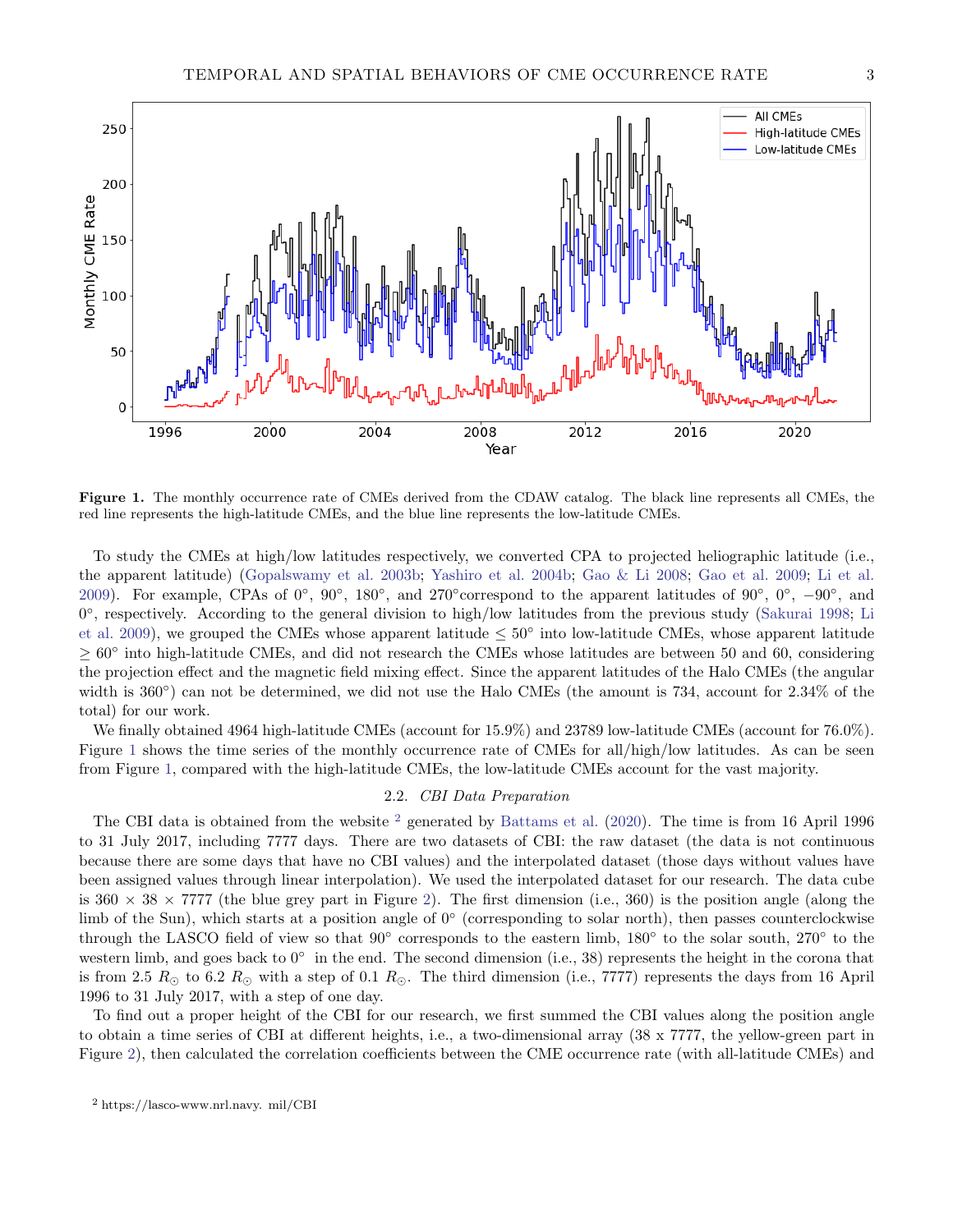

<span id="page-3-0"></span>Figure 2. Schematic diagram of the CBI data. The yellow-green part on the right are the accumulations along the position angle. The line in yellow color represents the data at the height of  $42.5 R_{\odot}$ .



<span id="page-3-1"></span>Figure 3. The correlation coefficients between the monthly CME occurrence rate and CBI. The horizontal axis represents the heights that are from 2.5  $R_{\odot}$  to 6.2  $R_{\odot}$  and the vertical axis represents the correlation coefficient values.

CBI from different heights to find out the height with the maximum correlation coefficient, i.e., the 4.5  $R_{\odot}$  height. The result is shown in Figure [3.](#page-3-1) We used the CBI data at the 4.5  $R_{\odot}$  height for our work.

Like the CMEs, the CBI also need to be divided into three groups, i.e., all CBI, high-latitude ( $\geq 60^{\circ}$ ) CBI, and low-latitude ( $\leq 50^{\circ}$ ) CBI. Because the CBI data from the website provides position angle rather than latitude, we should also transform position angles into latitudes with the same way used for CMEs. Figure [4](#page-4-1) shows the time series of monthly averaged CBI index for all latitude, high latitude, and low latitude.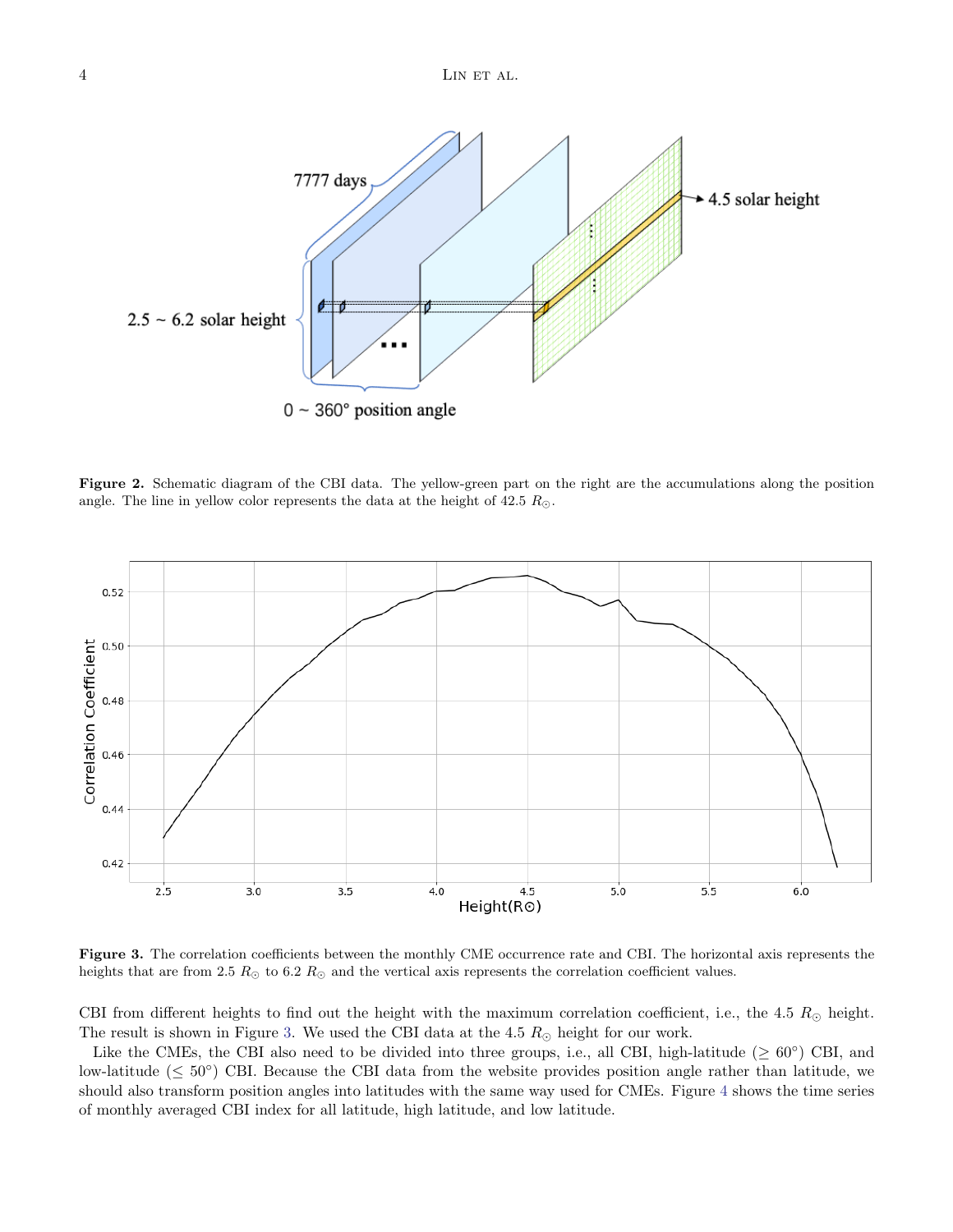

Figure 4. The monthly averaged CBI index. The period is from April 1996 to July 2017.

# 2.3. Data Source of F10.7

<span id="page-4-1"></span>F10.7, one of the most widely used indicators of solar activity [\(Tapping](#page-10-24) [2013\)](#page-10-24), is the measurement of the integrated emission at 10.7cm from all the sources on the disc. Compared to the CBI, F10.7 reflects more of the lower solar corona (about 60,000 km above the solar surface). The data of F10.7 used in our work comes from the Canadian Solar Radio Monitoring Program (Ottawa)<sup>[3](#page-4-2)</sup> that gives three types of F10.7 flux: the observed, the adjusted, and the absolute. The absolute F10.7 flux eliminates the fluctuation caused by the variation of Sun-Earth distance and suppresses the antenna gain and ground reflected radiation. We used the absolute flux of F10.7 for our research which covers from January 1996 to August 2021 (see the monthly average F10.7 in figure [5\)](#page-5-0). The unit of F10.7 is the solar flux unit (sfu), where 1 sfu =  $10^{-22} W m^2 Hz^{-1}$ .

#### 3. ANALYSES AND RESULTS

### 3.1. Correlation analysis between CME occurrence rate, F10.7, and CBI

<span id="page-4-0"></span>We explored the correlation relationship between the monthly CME occurrence rate and monthly averaged F10.7 from January 1996 to August 2021, the correlation relationship between the monthly CME occurrence rate and monthly averaged CBI from April 1996 to July 2017. The results are shown in Figure [6](#page-6-1) and Table [1.](#page-5-1) The monthly CME occurrence rate, the monthly F10.7, and the monthly CBI are all normalized. In Figure [6,](#page-6-1) the "CC" in red color represents the Correlation Coefficient (CC). The left panels are for the CMEs and F10.7, and the right panels are for the CMEs and CBI.

From Figure [6](#page-6-1) and Table [1,](#page-5-1) we can find that the CME occurrence rate is correlated with F10.7 and CBI. Their correlation relationships at high latitudes are stronger than at low latitudes. For the high latitude, the coefficient value of CC between CMEs and CBI is 0.63, whereas for the low latitude, the value is 0.41. The correlation between high-latitude CMEs and CBI ( $CC = 0.63$ ) is stronger than that between CMEs and F10.7 ( $CC=0.54$ ). In contrast, at low latitudes, the correlation between CMEs and CBI ( $CC = 0.41$ ) is weaker than that between CMEs and F10.7  $(CC=0.51)$ .

According to previous research, the number of the CMEs during SC24 is larger than SC23 [\(Gopalswamy et al.](#page-10-7) [2015a;](#page-10-7) [Winter et al.](#page-10-8) [2016;](#page-10-8) [Compagnino et al.](#page-9-7) [2017;](#page-9-7) [Bilenko](#page-9-8) [2020\)](#page-9-8), the CMEs during SC24 have lower velocities [\(Lamy](#page-10-5)

<span id="page-4-2"></span><sup>3</sup> [https://www.spaceweather.gc.ca/forecast-prevision/solar-solaire/solarflux/sx-5-en.php](#page-10-5)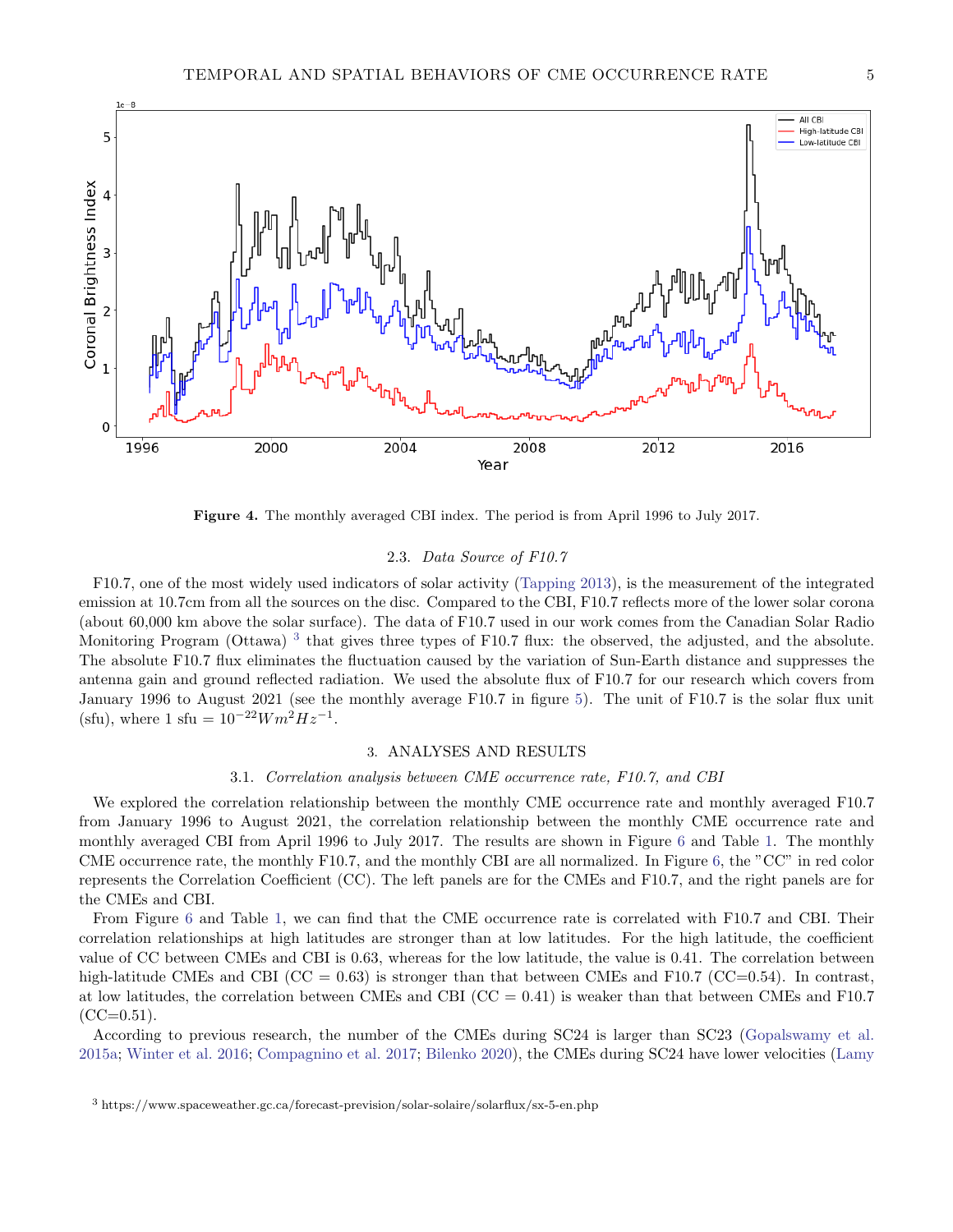60 2008 1996 2000 2004 2012 2016 2020 Year

Figure 5. Time series of monthly average values of F10.7 from January 1996 to August 2021.

<span id="page-5-1"></span><span id="page-5-0"></span>Table 1. The values of the correlation coefficients between CMEs, F10.7, and CBI, during the whole time, SC23, and SC24, respectively. The values in parentheses are the correlation coefficients without the "Very Poor" CMEs.

|               |       | All        | High-latitude | Low-latitude |
|---------------|-------|------------|---------------|--------------|
| 1996.1-2021.8 | F10.7 | 0.58(0.79) | 0.54(0.75)    | 0.51(0.75)   |
| 1996.4-2017.7 | CBI   | 0.52(0.70) | 0.63(0.81)    | 0.41(0.59)   |
| SC23          | F10.7 | 0.58(0.84) | 0.60(0.80)    | 0.43(0.77)   |
|               | CBI   | 0.51(0.78) | 0.65(0.83)    | 0.39(0.71)   |
| SC24          | F10.7 | 0.89(0.91) | 0.82(0.87)    | 0.84(0.87)   |
|               | CBI   | 0.67(0.63) | 0.80(0.83)    | 0.51(0.46)   |

[et al.](#page-10-5) [2019;](#page-10-5) [Bilenko](#page-9-8) [2020\)](#page-9-8) and weaker photospheric magnetic fields [\(Tripathy et al.](#page-10-25) [2015\)](#page-10-25), which suggests that the characteristics of the source regions of CMEs during SC24 may be different from that during SC23 [\(Gao et al.](#page-9-17) [2014a\)](#page-9-17). Therefore, we calculated the correlation coefficients for SC23 and SC24, respectively. The calculation results are listed in Table [1.](#page-5-1) From Table [1,](#page-5-1) we can find that their correlation relationship during SC24 is stronger than SC23. It is worth noting that, at low latitudes during SC23, the three indices are all weakly correlated (CC=0.43 and 0.39, respectively).

# 3.2. Phase relationship between CME occurrence rate, F10.7, and CBI

We used the Cross-Correlation Analysis (CCA)  $^4$  $^4$  to analyze the phase relationship between the monthly CME occurrence rate, monthly averaged F10.7, and monthly averaged CBI at high latitudes, low latitudes, and all respectively. In the CCA method, the leading or lagging relationship of two time series is determined by the phase lag position of the Maximum Correlation Coefficient (MCC) [\(Hagino et al.](#page-10-26) [2004;](#page-10-26) [Kilcik et al.](#page-10-12) [2017,](#page-10-12) [2018;](#page-10-27) [Deng et al.](#page-9-18) [2019,](#page-9-18) [2020\)](#page-9-19).

The values of MCC and its corresponding phase lag time are listed in Table [2.](#page-6-2) To estimate the error level of these MCCs, we applied the Fisher's test to calculate their confidence intervals at 95% significance [\(Kilcik et al.](#page-10-11) [2011,](#page-10-11) [2017,](#page-10-12) [2018;](#page-10-27) [Tirnakci & Kilcik](#page-10-28) [2021;](#page-10-28) [Ozguc & Kilcik](#page-10-29) [2021\)](#page-10-29) and the results are listed in Table [2.](#page-6-2)

<span id="page-5-2"></span>From Figure [7](#page-7-0) and Table [2,](#page-6-2) we can find that in the whole time, the occurrence rate of the high-latitude CMEs is in phase with the high-latitude CBI and F10.7. The occurrence rate of the low-latitude CMEs is in phase with F10.7,

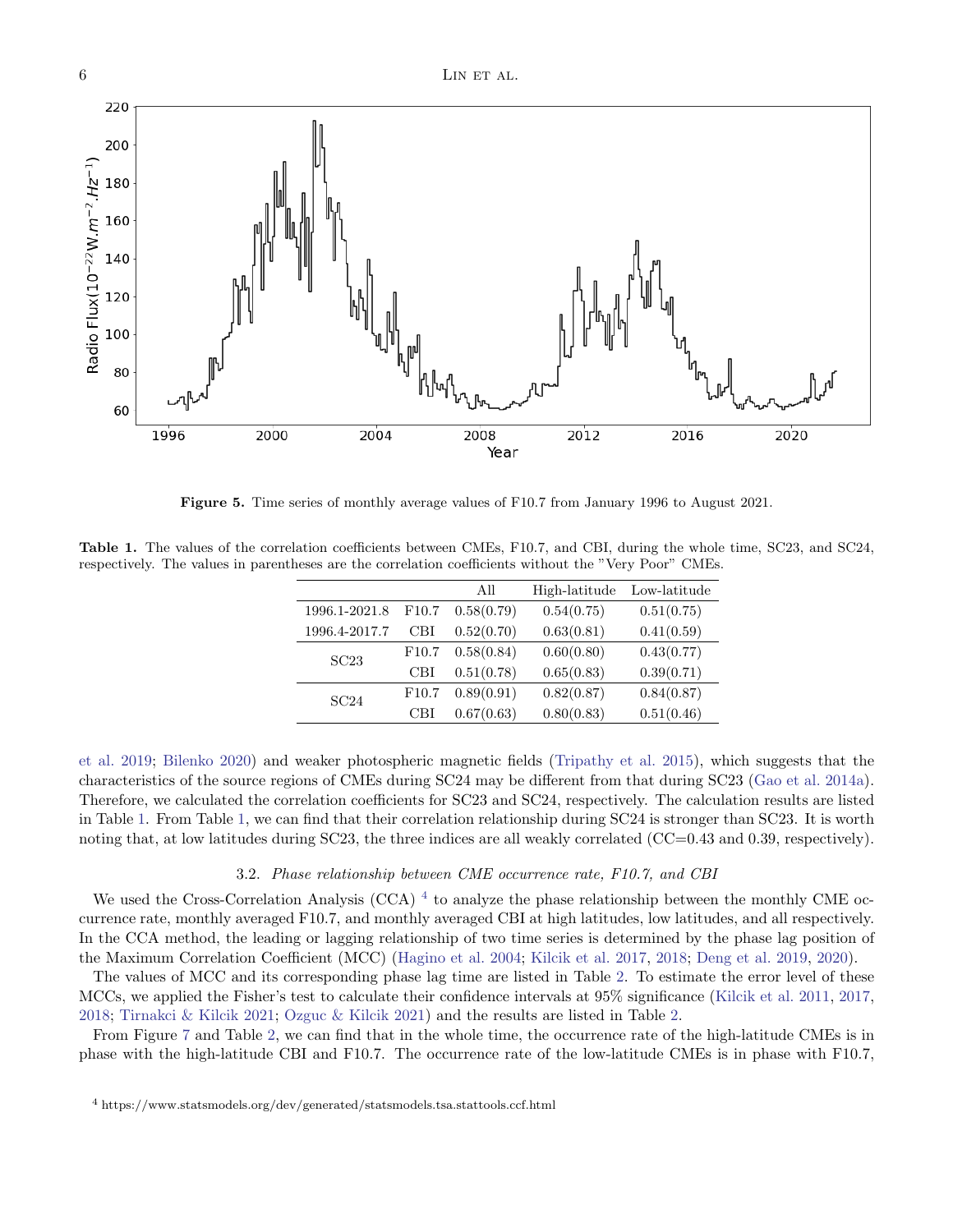

<span id="page-6-1"></span>Figure 6. The temporal variations of the monthly CME occurrence rate, the monthly averaged F10.7, and the monthly averaged CBI. The left panels are for the CMEs and F10.7. The right panels are for the CEMs and CBI. From top to bottom are all, high latitude, low latitude, respectively. The red-colored "CC" is the value of the correlation coefficient.

<span id="page-6-2"></span>Table 2. The values of MCCs with confidence intervals and their corresponding phase lags (unit is month). Negative values indicate that the CME occurrence rate leads the F10.7/CBI, and positive values mean lagging.

|               |                       | All             |                          | High-latitude   |                                  | Low-latitude    |                  |
|---------------|-----------------------|-----------------|--------------------------|-----------------|----------------------------------|-----------------|------------------|
|               |                       | MCC             | Phase Lag(Month)         | MCC             | Phase $\text{Lag}(\text{Month})$ | MCC             | Phase Lag(Month) |
| 1996.1-2021.8 | $CMEs-F10.7$          | $0.58 \pm 0.07$ |                          | $0.54 \pm 0.08$ | $\theta$                         | $0.51 \pm 0.08$ |                  |
| 1996.4-2017.7 | CME <sub>s</sub> -CBI | $0.52 + 0.09$   |                          | $0.63 \pm 0.08$ | $\Omega$                         | $0.42 \pm 0.10$ | $-5$             |
| SC23          | $CMEs-F10.7$          | $0.58 + 0.11$   |                          | $0.61 \pm 0.11$ | 3                                | $0.43 \pm 0.14$ |                  |
|               | CME <sub>s</sub> -CBI | $0.51 \pm 0.13$ |                          | $0.65 \pm 0.10$ |                                  | $0.39 \pm 0.14$ |                  |
| SC24          | $CMEs-F10.7$          | $0.89 + 0.04$   |                          | $0.82 \pm 0.06$ |                                  | $0.84 + 0.05$   |                  |
|               | CME <sub>s</sub> -CBI | $0.69 \pm 0.11$ | $\overline{\phantom{0}}$ | $0.80 \pm 0.08$ |                                  | $0.54 \pm 0.15$ | - 1              |

whereas leads the low-latitude CBI by five months. During SC23, the occurrence rate of the high-latitude CMEs lags behind F10.7 by three months. During SC24, the occurrence rate of the low-latitude CMEs leads the low-latitude CBI by one month. These results further indicate that the high-latitude CMEs correlate better with the high-latitude CBI. In contrast, the low-latitude CMEs correlate better with F10.7.

# 4. CONCLUSIONS AND DISCUSSIONS

<span id="page-6-0"></span>To reveal the temporal and spatial behaviors of the CMEs at different latitudes, we investigated the correlation and phase relationships of their occurrence rate with F10.7 and CBI, and obtained the following results:

(1) The high-latitude CME occurrence rate has a relatively stronger correlation relationship with high-latitude CBI than F10.7 (lower corona);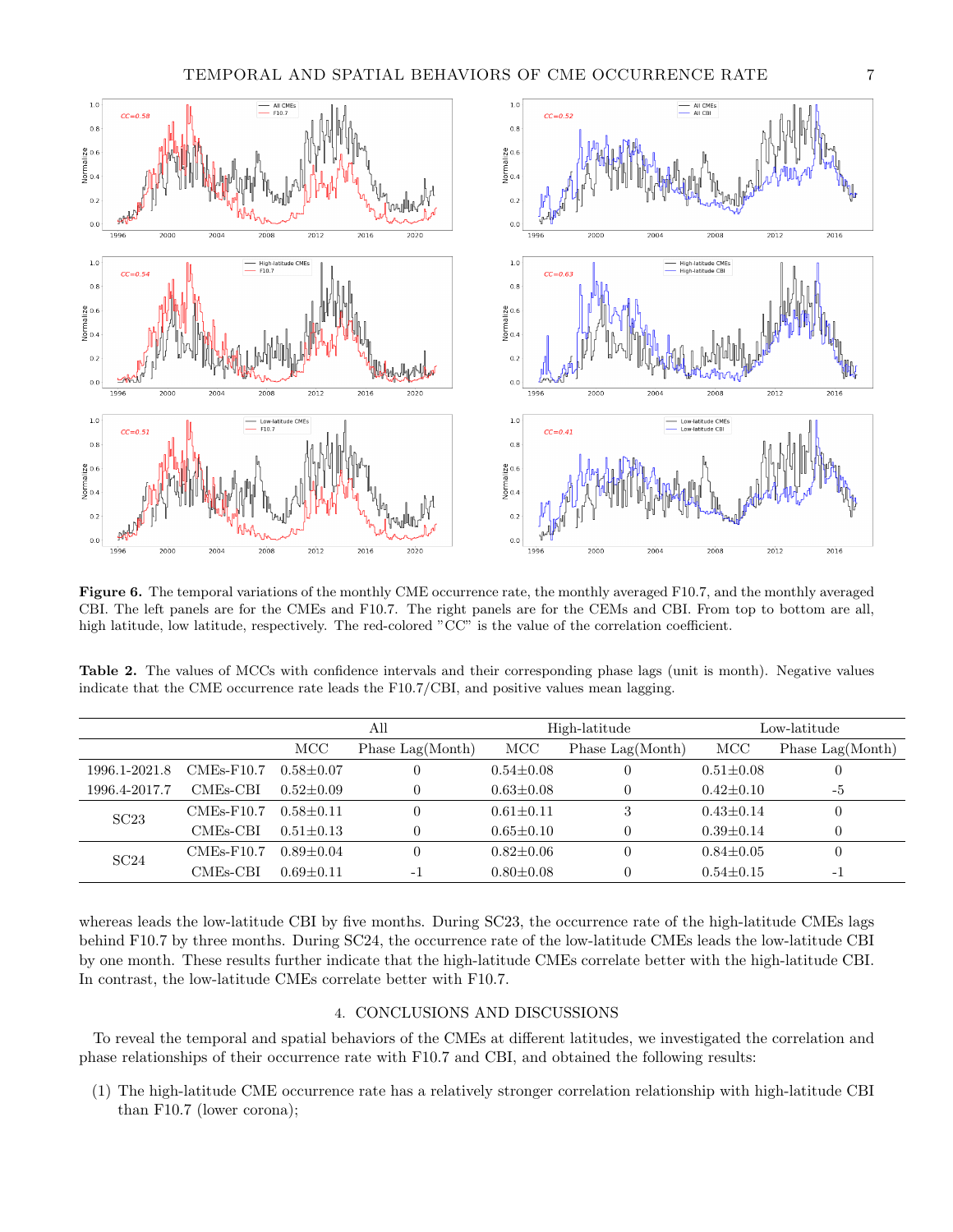

<span id="page-7-0"></span>Figure 7. The cross-correlation analysis, i.e., CCA, of the monthly CME occurrence rate, monthly averaged F10.7, and monthly averaged CBI. The left/middle/right panels are for the whole time/SC23/SC24, respectively. The red dotted lines represent the position of the maximum correlation coefficient , i.e., MCC.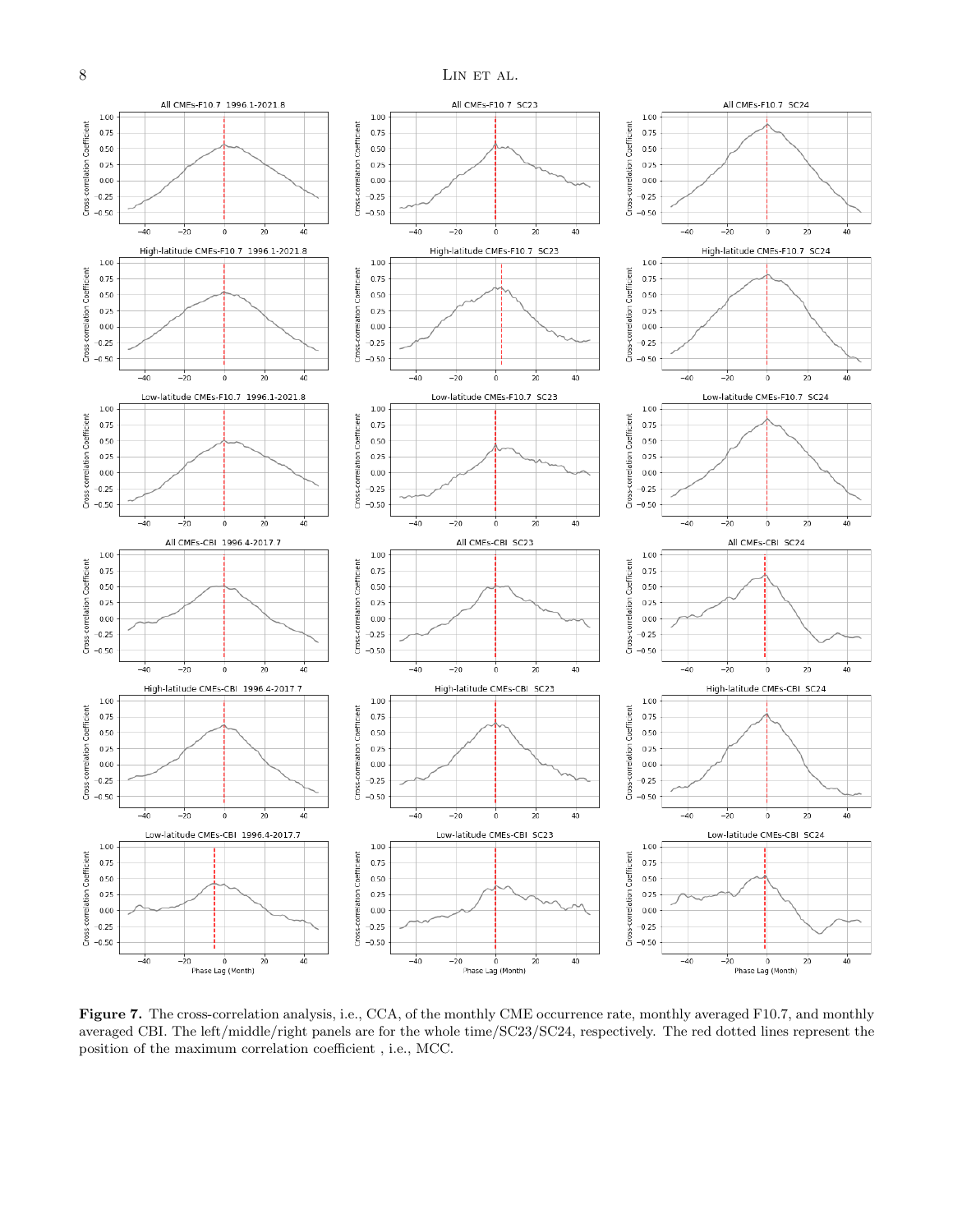### TEMPORAL AND SPATIAL BEHAVIORS OF CME OCCURRENCE RATE 9

- (2) The low-latitude CME occurrence rate has a relatively stronger correlation relationship with F10.7 than lowlatitude CBI;
- (3) There is a relatively stronger correlation relationship between CMEs, F10.7, and CBI for SC24 than SC23;
- (4) For SC23, the high-latitude CME occurrence rate lags behind F10.7 by three months, whereas for SC24, they are in phase. For SC24, the low-latitude CME occurrence rate leads the low-latitude CBI by one month, whereas for SC23, they are in phase.

The occurrence rate of the high-latitude CMEs correlates more strongly with the high-latitude CBI. In contrast, the occurrence rate of the low-latitude CMEs is more correlated with F10.7. F10.7 is a low corona activity index and reflects the global variation of the Sun. CBI is an index that reflects the high corona activities. Therefore, we could speculate that the source regions of high/low-latitude CMEs may vary in height: the source regions of high-latitude CMEs are closer to high coronas, and the source regions of low-latitude CMEs are closer to low coronas.

It is generally accepted that due to the upward evolution of solar activities, the cycles of upper activity indices commonly lag behind the lower activity indices by several months[\(Ozguc & Atac](#page-10-30) [2003;](#page-10-30) [Du](#page-9-20) [2011;](#page-9-20) [Du & Wang](#page-9-21) [2012\)](#page-9-21). [Bachmann & White](#page-9-22) [\(1994\)](#page-9-22) found that six solar activity indicators (F10.7, Ca II K index, equivalent width of He I 1083 nm, Mg II 280 nm core-to-wing ratio, extreme ultraviolet radiation, and L $\alpha$  emission) significantly lag behind the sunspot number by one month to several months during solar cycles 21 and 22. [Deng et al.](#page-9-23) [\(2012\)](#page-9-23) found that the sunspot number appears one month earlier than the coronal index. Tang  $&$  Deng [\(2013\)](#page-10-31) found that the flare index lags behind the sunspot number and sunspot area. In our work, we find that the CME occurrence rate leads the CBI at low latitudes and lags behind F10.7 at high latitudes. Since CBI reflects the high corona activities and F10.7 reflects the low corona activities, our results further indicate that the process of magnetic energy accumulation and dissipation is from the lower to the upper atmosphere of the Sun.

The existing literature shows that the phase relationships between solar activity indices are different during different solar cycles. [Temmer et al.](#page-10-32) [\(2003\)](#page-10-32) found there exist significant time lags between flare activities (X-ray flare,  $H\alpha$  flare) and sunspot activities (sunspot number, sunspot area) during SC19, SC21, and SC23, whereas they are in phase during SC20 and SC22. [Gao et al.](#page-9-24) [\(2014b\)](#page-9-24) found that the flare index lags behind the sunspot number during SC21, the flare index is in phase with the sunspot number during SC22, and the flare index leads the sunspot number during SC23. In our work, we find that during SC23, the high-latitude CME occurrence rate lags behind F10.7 by three months, whereas during SC24, the two indices are in phase. During SC23, the CME occurrence rate is in phase with CBI, whereas during SC24, it leads CBI by one month. Our results support that the leading/lagging relationship changes from one cycle to another.

Based on the ARTEMIS catalog, [Lamy et al.](#page-10-5) [\(2019\)](#page-10-5) investigated the correlation relationships between CME occurrence rate and F10.7 and other four solar activity indicators (sunspot number, sunspot area, X-ray, total photospheric magnetic flux). They found that their correlation relationships are stronger during SC24 than SC23. Based on the CDAW catalog, we also find that the correlation relationships of CME occurrence rate, F10.7, and CBI are stronger during SC24 than SC23, which agrees with their findings. The difference in the correlation degree during different cycles might be associated with the real differences in the behaviors of strong and weak photospheric magnetic fields in cycles 23 and 24, as pointed out by [Bilenko](#page-9-8) [\(2020\)](#page-9-8).

However, our coefficient values ( 0.58 in SC23, 0.89 in SC24) based on CDAW are smaller than their values (0.93 in SC23, 0.95 in SC24) based on ARTEMIS. We think the reason is that the CDAW catalog is manually maintained, in which some small and faint ejections are included (marked with "Very Poor Event"). In contrast, the ARTEMIS catalog is automatically generated based on a pre-set threshold, in which those small and faint ejections have been dropped. The small and faint ejections in the CDAW catalog are marked since the middle of SC23, which accounts for 28% of the total CMEs. We also computed the correlation coefficients without these "Very Poor Events." The results are shown in Table [1](#page-5-1) (the values in parentheses). We can easily notice that almost all of the correlation coefficients without the "Very Poor Event" increase. The coefficient values of SC23 (0.84) and SC24 (0.91) get close to the results of [Lamy et al.](#page-10-5) [\(2019\)](#page-10-5).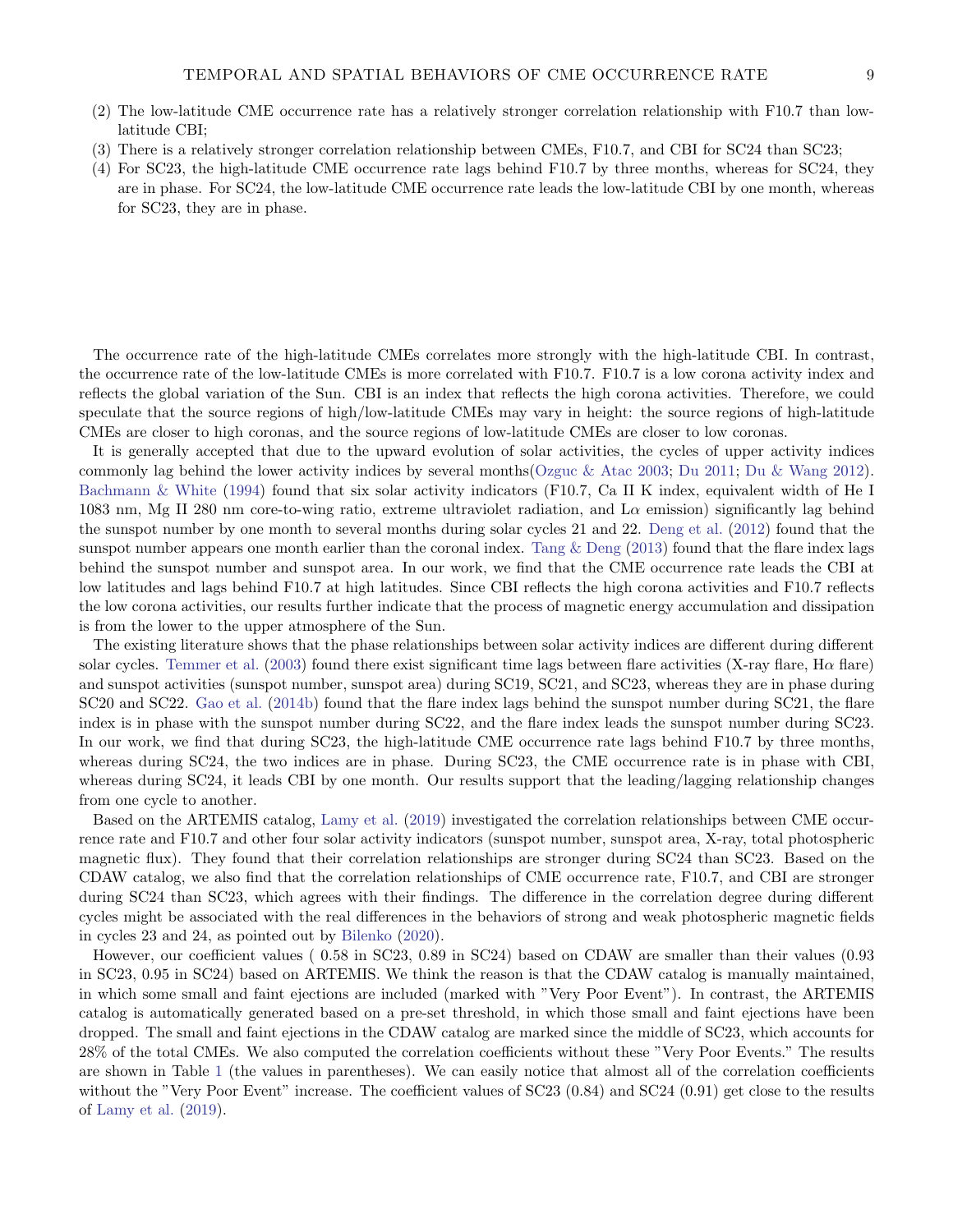# $10$  LIN ET AL.

This work is supported by the National SKA Program of China No 2020SKA0110300, the Joint Research Fund in Astronomy (U1831204, U1931141) under cooperative agreement between the National Natural Science Foundation of China (NSFC) and the Chinese Academy of Sciences (CAS), National Science Foundation for Young Scholars (11903009). Funds for International Cooperation and Exchange of the National Natural Science Foundation of China (11961141001). Fundamental and Application Research Project of Guangzhou(202102020677). The Innovation Research for the Postgraduates of Guangzhou University (2021GDJC-M13). This work is also supported by Astronomical Big Data Joint Research Center, co-founded by National Astronomical Observatories, Chinese Academy of Sciences and Alibaba Cloud. 1 2 3 4 5 6 7 8

We thank the anonymous reviewers for their careful reading of our manuscript and their many insightful comments and suggestions. 9 10

## REFERENCES

- <span id="page-9-22"></span>Bachmann, K. T., & White, O. R. 1994, Solar Physics, 150, 347, doi: [10.1007/BF00712896](http://doi.org/10.1007/BF00712896)
- <span id="page-9-12"></span>Battams, K., Howard, R. A., Dennison, H. A., Weigel, R. S., & Lean, J. L. 2020, Solar Physics, 295, doi: [ARTN2010.1007/s11207-020-1589-1](http://doi.org/ARTN 20 10.1007/s11207-020-1589-1)
- <span id="page-9-11"></span>Bhatt, H., Trivedi, R., Sharma, S. K., & Vats, H. O. 2017, Solar Physics, 292,

doi: [ARTN5510.1007/s11207-017-1071-x](http://doi.org/ARTN 55 10.1007/s11207-017-1071-x)

- <span id="page-9-8"></span>Bilenko, I. A. 2020, ApJ, 889, 1, doi: [10.3847/1538-4357/ab61fb](http://doi.org/10.3847/1538-4357/ab61fb)
- <span id="page-9-13"></span>Boursier, Y., Lamy, P., Llebaria, A., Goudail, F., & Robelus, S. 2009, Solar Physics, 257, 125, doi: [10.1007/s11207-009-9370-5](http://doi.org/10.1007/s11207-009-9370-5)
- <span id="page-9-1"></span>Brueckner, G. E., Howard, R. A., Koomen, M. J., et al. 1995, The Large Angle Spectroscopic Coronagraph (LASCO), ed. B. Fleck, V. Domingo, & A. Poland (Dordrecht: Springer Netherlands), 357–402, doi: [10.1007/978-94-009-0191-9](http://doi.org/10.1007/978-94-009-0191-9_10) 10
- <span id="page-9-14"></span>Byrne, J. P., Gallagher, P. T., McAteer, R. T. J., & Young, C. A. 2009, Astronomy & Astrophysics, 495, 325, doi: [10.1051/0004-6361:200809811](http://doi.org/10.1051/0004-6361:200809811)
- <span id="page-9-7"></span>Compagnino, A., Romano, P., & Zuccarello, F. 2017, SoPh, 292, 5, doi: [10.1007/s11207-016-1029-4](http://doi.org/10.1007/s11207-016-1029-4)
- <span id="page-9-4"></span>Cremades, H., & Bothmer, V. 2004, Astronomy & Astrophysics, 422, 307, doi: [10.1051/0004-6361:20035776](http://doi.org/10.1051/0004-6361:20035776)
- <span id="page-9-10"></span>Cremades, H., & Cyr, O. C. S. 2007, Advances in Space Research, 40, 1042, doi: [10.1016/j.asr.2007.01.088](http://doi.org/10.1016/j.asr.2007.01.088)

<span id="page-9-23"></span>Deng, L., Qu, Z., Wang, K., & Li, X. 2012, Advances in Space Research, 50, 1425, doi: [https://doi.org/10.1016/j.asr.2012.07.017](http://doi.org/https://doi.org/10.1016/j.asr.2012.07.017)

<span id="page-9-19"></span>Deng, L. H., Fei, Y., Deng, H., Mei, Y., & Wang, F. 2020, Monthly Notices of the Royal Astronomical Society, 494, 4930, doi: [10.1093/mnras/staa1061](http://doi.org/10.1093/mnras/staa1061)

<span id="page-9-18"></span>Deng, L. H., Zhang, X. J., Li, G. Y., Deng, H., & Wang, F. 2019, Monthly Notices of the Royal Astronomical Society, 488, 111, doi: [10.1093/mnras/stz1653](http://doi.org/10.1093/mnras/stz1653)

<span id="page-9-20"></span>Du, Z. 2011, Annales Geophysicae, 29, 1341, doi: [10.5194/angeo-29-1341-2011](http://doi.org/10.5194/angeo-29-1341-2011)

- <span id="page-9-21"></span>Du, Z. L., & Wang, H. N. 2012, Research in Astronomy and Astrophysics, 12, 400, doi: [Doi10.1088/1674-4527/12/4/004](http://doi.org/Doi 10.1088/1674-4527/12/4/004)
- <span id="page-9-2"></span>Gao, P. X., & Li, K. J. 2008, Chinese Journal of Astronomy and Astrophysics, 8, 146, doi: [Doi10.1088/1009-9271/8/2/02](http://doi.org/Doi 10.1088/1009-9271/8/2/02)
- <span id="page-9-16"></span>Gao, P. X., Li, K. J., & Shi, X. J. 2009, Monthly Notices of the Royal Astronomical Society, 400, 1383, doi: [10.1111/j.1365-2966.2009.15534.x](http://doi.org/10.1111/j.1365-2966.2009.15534.x)
- <span id="page-9-17"></span>Gao, P.-X., Li, T., & Zhang, J. 2014a, Research in Astronomy and Astrophysics, 14, 1289, doi: [10.1088/1674-4527/14/10/008](http://doi.org/10.1088/1674-4527/14/10/008)
- <span id="page-9-24"></span>Gao, P. X., Xie, J. L., & Zhong, J. 2014b, Solar Physics, 289, 1831, doi: [10.1007/s11207-013-0409-2](http://doi.org/10.1007/s11207-013-0409-2)
- <span id="page-9-5"></span>Gopalswamy, N. 2004, A Global Picture of CMEs in the Inner Heliosphere, ed. G. Poletto & S. T. Suess (Dordrecht: Springer Netherlands), 201–251, doi: [10.1007/978-1-4020-2831-1](http://doi.org/10.1007/978-1-4020-2831-1_8)<sub>-8</sub>
- <span id="page-9-9"></span>Gopalswamy, N., Akiyama, S., Yashiro, S., & Mäkelä, P. 2010, in Magnetic Coupling between the Interior and Atmosphere of the Sun, ed. S. Hasan & R. J. Rutten (Berlin, Heidelberg: Springer Berlin Heidelberg), 289–307
- <span id="page-9-0"></span>Gopalswamy, N., Lara, A., Lepping, R., et al. 2000a, Geophysical research letters, 27, 145
- <span id="page-9-3"></span>Gopalswamy, N., Lara, A., Lepping, R. P., et al. 2000b, Geophysical Research Letters, 27, 145, doi: [Doi10.1029/1999gl003639](http://doi.org/Doi 10.1029/1999gl003639)
- <span id="page-9-6"></span>Gopalswamy, N., Lara, A., Yashiro, S., Nunes, S., & Howard, R. A. 2003a, Solar Variability as an Input to the Earth's Environment, 535, 403. hGotoISIi[://WOS:000188242400075](<Go to ISI>://WOS:000188242400075)

<span id="page-9-15"></span>Gopalswamy, N., Shimojo, M., Lu, W., et al. 2003b, Astrophysical Journal, 586, 562, doi: [Doi10.1086/367614](http://doi.org/Doi 10.1086/367614)